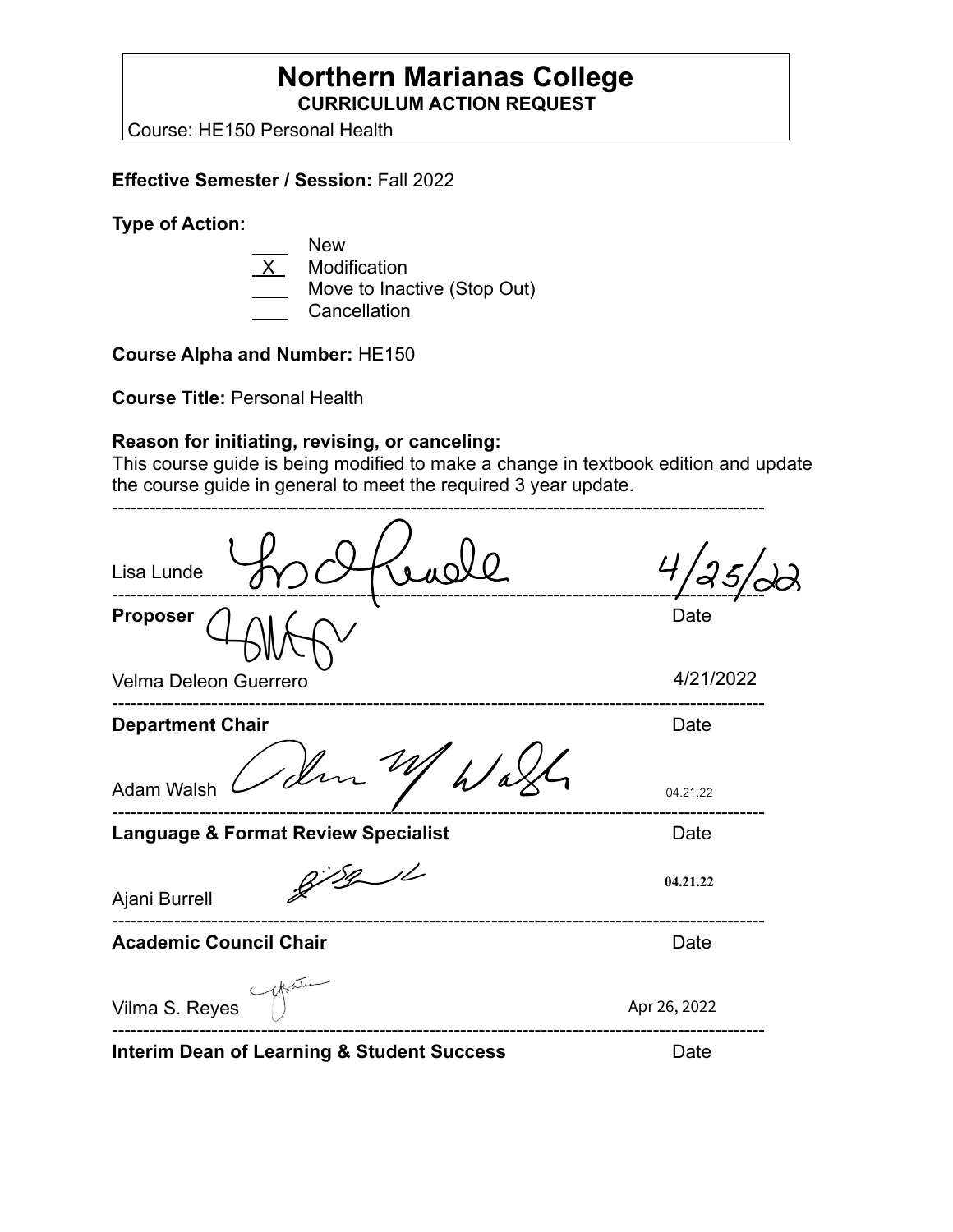## **Northern Marianas College Page: 2 Course Guide**

Course: HE150 Personal Health

#### **1. Department**

Science, Math, Health & Athletics

#### **2. Purpose**

HE 150 is designed to introduce students to the issues of personal health and the lifetime benefits provided through establishing a healthy lifestyle. Personal Health emphasizes the importance of knowledge, attitudes, and practices relating to personal health. It is a course designed to expose students to a broad range of issues and information relating to the various aspects of personal health. Aspects of health include physical, social, emotional, intellectual, spiritual, environmental, occupational, and financial. Topics of exploration include, but are not limited to: the 8 dimensions of wellness, nutrition, physical fitness, infectious and non-infectious diseases, stress, legal and illegal drug use, personal safety**.**

#### **3. Description**

## **A. Required/Recommended Textbook(s) and Related Materials**

Required:

Insel, Paul M., & Roth, Walton T. (2019/2021). Core Concepts in Health; Sixteenth or Seventeenth edition. New York, NY

Recommended: N/A

#### **B. Contact Hours**

- **1. Lecture:** 3 per week / 45 per semester
- **2. Lab:** None
- **3. Other:** None

#### **C. Credits**

- **1. Number:** 3
- **2. Type:** Regular Degree Credits

#### **D. Catalogue Course Description**

This course introduces the fundamental aspects of human health issues through classroom discussion and health related projects, such as: nutrition, alcohol abuse, health-related physical fitness, stress management, and self-esteem maintenance. The course provides information and practical suggestions for achieving a suitable level of health. Prerequisites: None. English Placement Level: EN 095. Math Placement Level: None. (Offered Fall and Spring).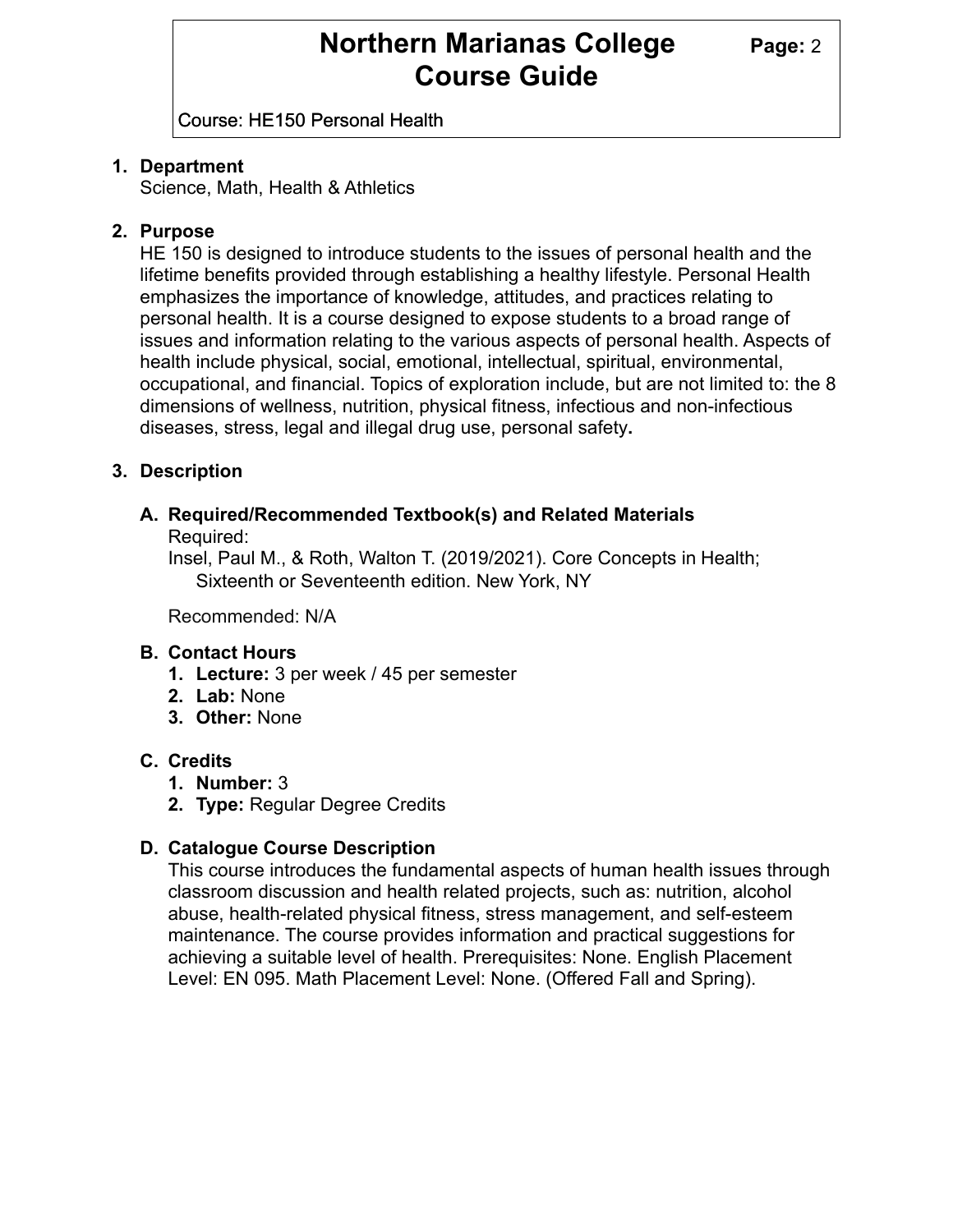## **Northern Marianas College** Page: 3 **Course Guide**

Course: HE150 Personal Health

#### **E. Degree or Certificate Requirements Met by Course**

A passing grade of a "C" or higher in this course fulfills the Health requirement for all NMC degrees except Nursing and the BS in Elementary Education.

#### **F. Course Activities and Design**

Face to Face Option: Course activities include lectures, small-group and class discussions, homework assignments, self-evaluation test, viewing and discussing relevant videotaped programs, listening to and reacting to guest speakers, keeping various charts/logs, periodic quizzes, a health project, and a comprehensive final exam. Students are required to participate fully in class discussions, read and discuss the textbook, complete assignments, and all other course assignments.

#### **4. Course Prerequisite(s); Concurrent Course Enrollment**

Prerequisites: EN085 Concurrent Course Enrollment: None

#### **Required English/Mathematics Proficiency Level(s)**

English Placement Level: EN095 Mathematics Placement Level: None

#### **5. Estimated Cost of Course; Instructional Resources Needed** Cost to the Student: Tuition and fees for a 3-credit course; cost of textbook.

Cost to the College: Salary of instructor

Instructional resources needed for this course include: projector, library resources, replacement of expendable lab supplies, various health and sport devices (blood pressure, blood glucose, scale, calipers etc.) and photocopying costs for hand-outs.

#### **6. Method of Evaluation**

Student learning will be evaluated based on assignments, class labs and projects, unit quizzes and a comprehensive final exam. NMC's grading and attendance policies will be followed.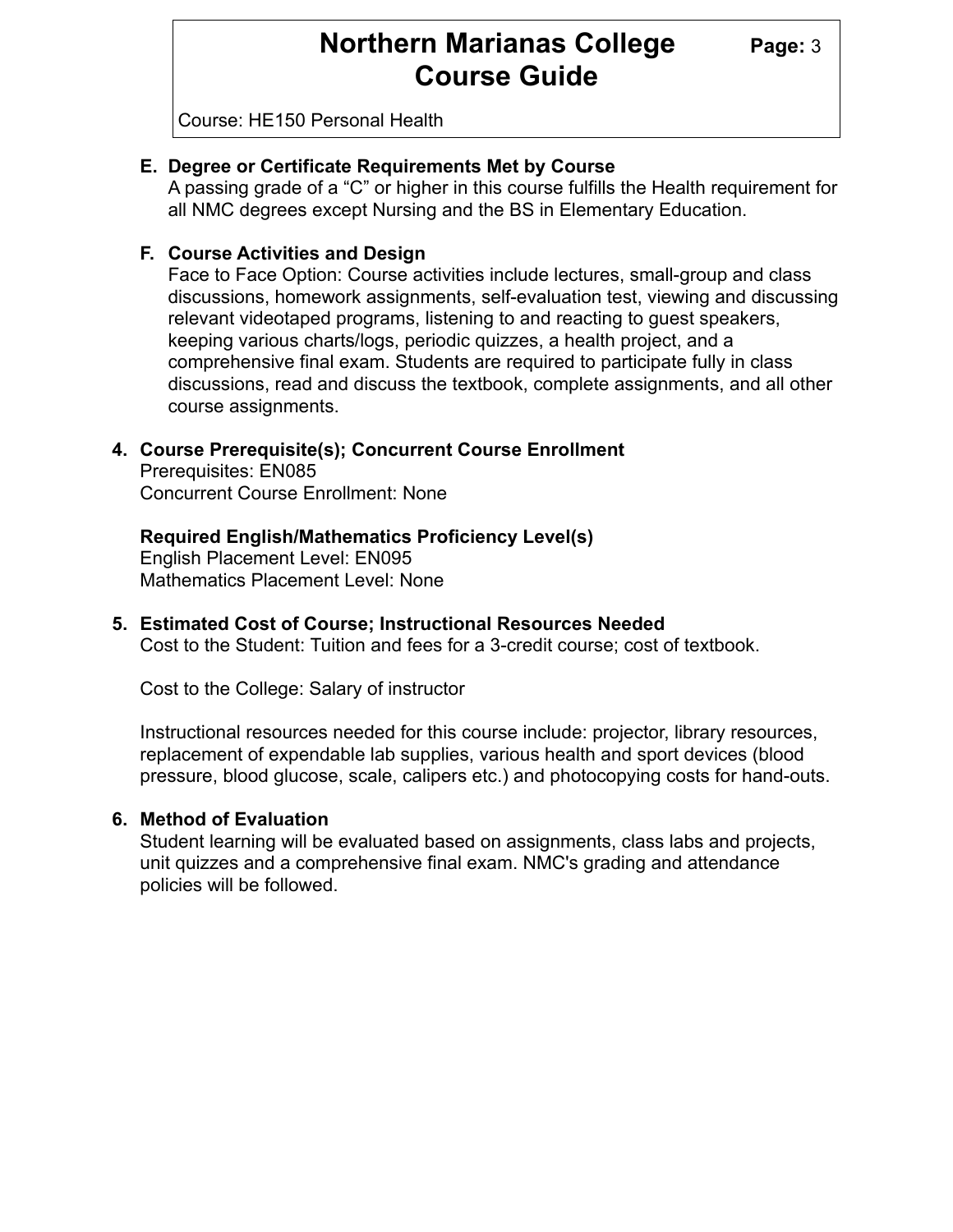## **Northern Marianas College Page: 4 Course Guide**

Course: HE150 Personal Health

#### **7. Course Outline**

This is a topical outline and does not necessarily indicate the sequence in which the material will be presented.

- 1.0 Taking Charge of Your Health
- 2.0 Dimensions of Wellness
- 3.0 Exercise for Health and Fitness
- 4.0 Nutrition Facts and Fallacies
- 5.0 Weight Management
- 6.0 Stress
- 7.0 Sexuality, Pregnancy, and Childbirth
- 8.0 Contraception and Abortion
- 9.0 The Use and Abuse of Drugs
- 10.0 Chronic Diseases
- 11.0 Sexually Transmitted Infections
- 12.0 The Challenge of Aging/Aging Gracefully
- 13.0 Personal Safety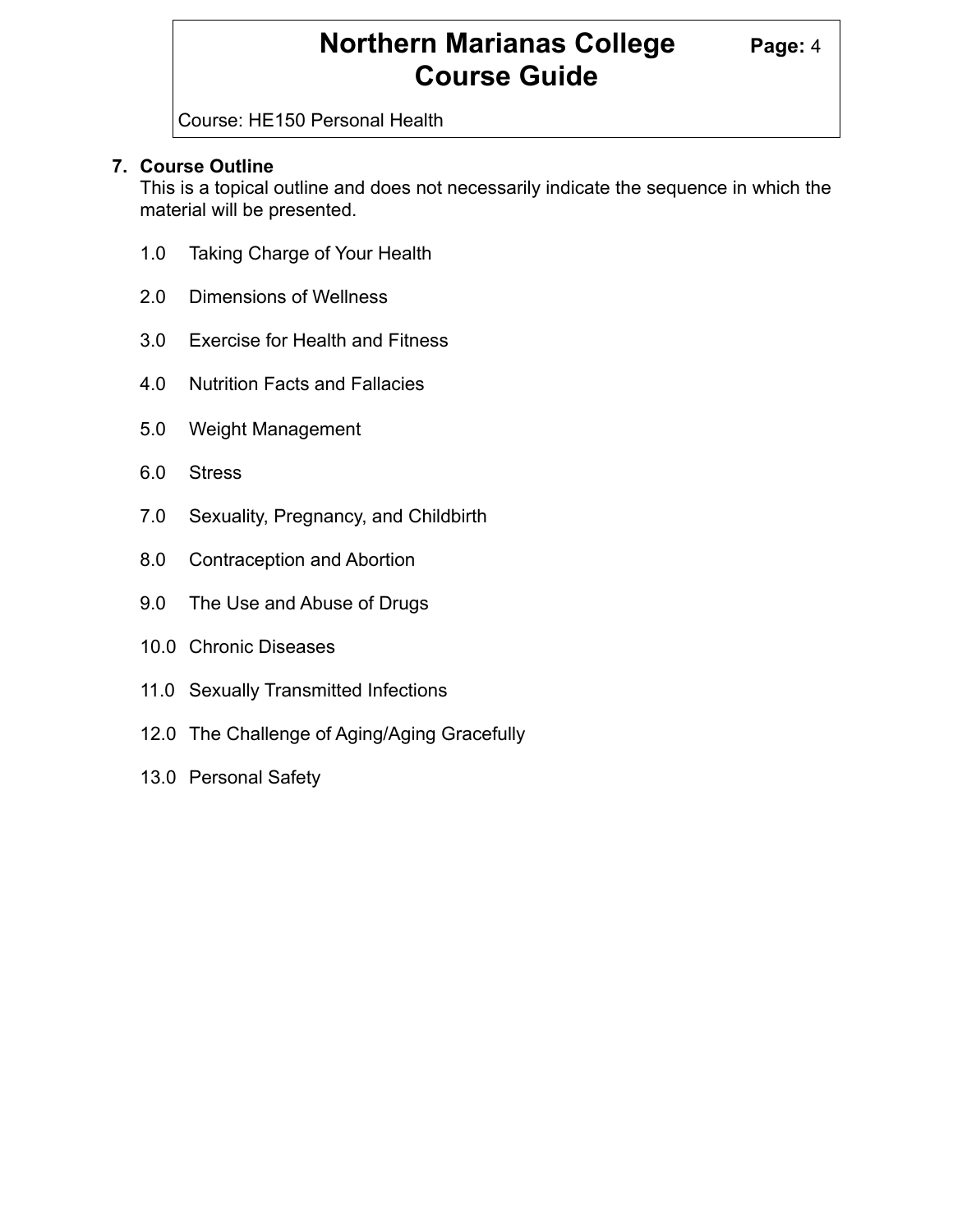## **Northern Marianas College Page: 5 Course Guide**

Course: HE150 Personal Health

#### **8. Instructional Goals**

The course will introduce students to:

- 1.0 The nine dimensions of wellness;
- 2.0 What is stress and ways to successfully manage it;
- 3.0 Various contraception methods, abortion procedures, as well as pregnancy and childbirth;
- 4.0 Sexually transmitted infections and ways to avoid exposure to them;
- 5.0 Components of a healthful diet and how to apply it to one's own life;
- 6.0 Nutritional fact panels and labels on food packages and how they relate to the selecting of nutritional foods;
- 7.0 Basic components of physical fitness and the steps necessary to make it a part of your life;
- 8.0 Sources, effects, preventions of alcohol, psychoactive drugs, and tobacco use/abuse;
- 9.0 Chronic diseases: major forms, risk factors, preventions, and treatments; and
- 10.0 Aging process and ways to gracefully age.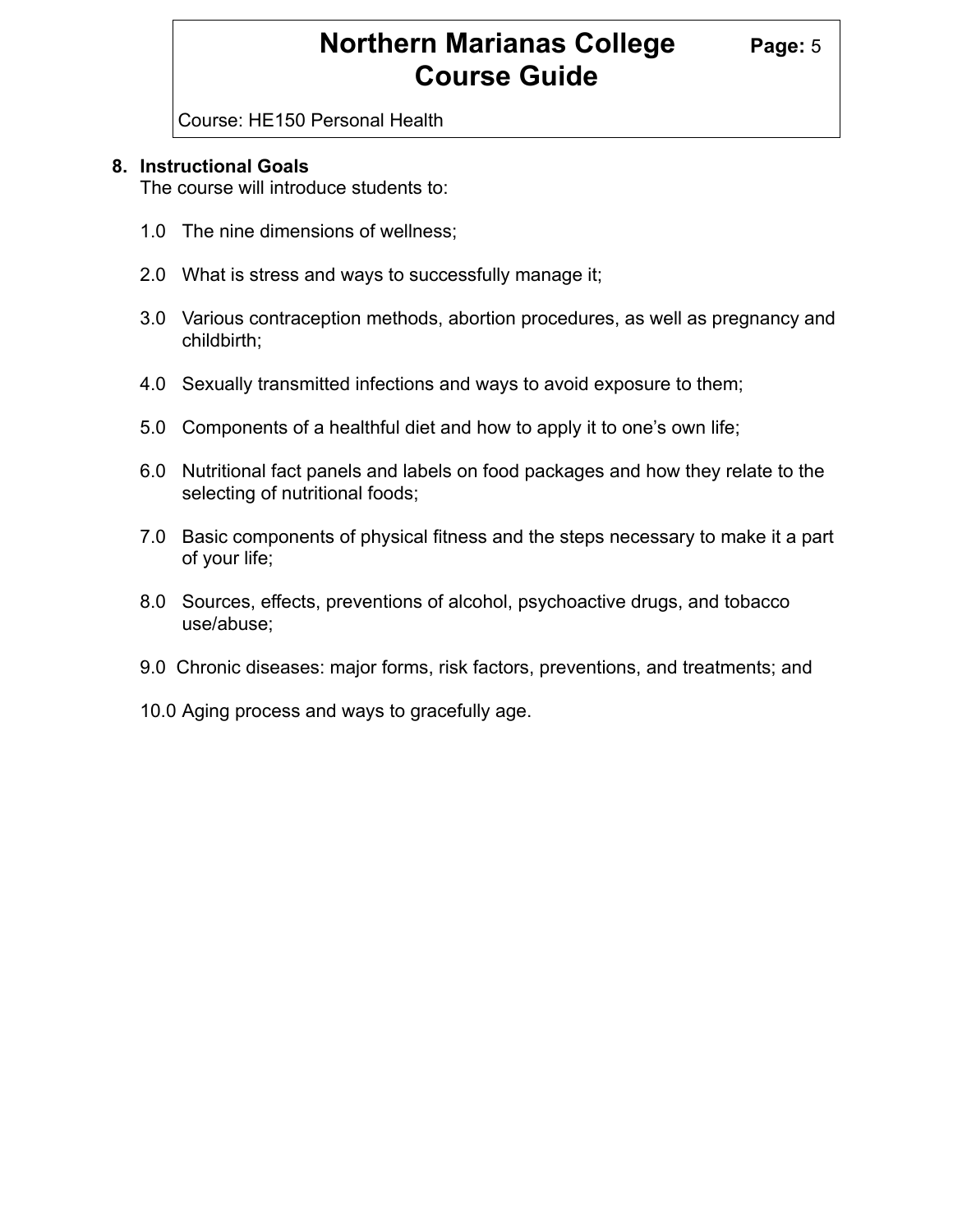## **Northern Marianas College Page: 6 Course Guide**

Course: HE150 Personal Health

#### **9. Student Learning Outcomes**

Upon successful completion of this course, students will be able to:

- 1.0 Explain the nine dimensions of wellness;
- 2.0 Explain stress and stress management techniques;
- 3.0 Identify various contraceptive methods, abortion procedures, as well as pregnancy and childbirth concerns;
- 4.0 Discuss sexually transmitted infections and ways to avoid exposure to them;
- 5.0 Explain components of a healthful diet and how to apply it to one's own life;
- 6.0 Interpret nutritional fact labels on food packages;
- 7.0 Identify the basic components of physical fitness;
- 8.0 Describe sources, effects, and preventative measures of drug use;
- 9.0 Explain the major forms of chronic diseases, risk factors, preventions, and treatments;
- 10.0 Discuss graceful aging.

#### **10.Assessment Measures of Student Learning Outcomes**

Assessment of student learning may include, but not be limited to, the following:

- 1.0 Assignments;
- 2.0 Class Labs and Projects;
- 3.0 Classroom Discussions;
- 4.0 Unit Quizzes; and
- 5.0 Comprehensive Final Exam.